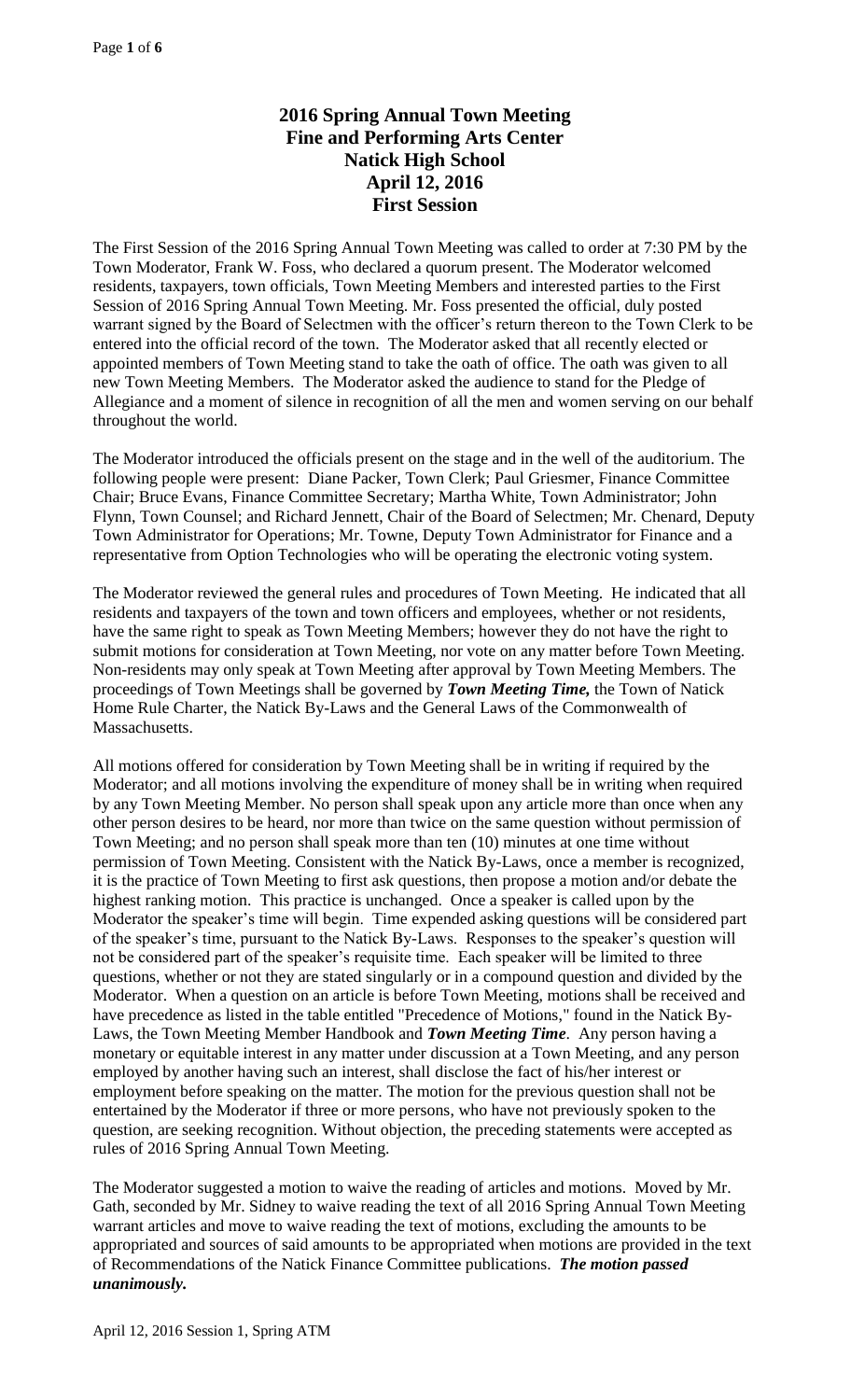Moved by Mr. Freedman seconded by Mr. Jennett to postpone consideration of Article 6 until the end of the 2016 Spring Annual Town Meeting. *The motion passed unanimously.*

Moved by Ms. Collins, seconded by Mr. Pierce to postpone consideration of Article 8 until the first order of business on Tuesday, April 26, 2016. *The motion passed by majority vote*.

The Moderator made several announcements regarding upcoming community events.

The Moderator explained that Town Meeting will be using hand held electronic voting devices to vote and there was a test vote.

Ms. White made a presentation regarding the dedication of the Annual Report to Kenneth Soderholm. This presentation was read into the record of Town Meeting. Mr. Soderholm thanked the community and Town Meeting.

The 2015 Natick Town Report is dedicated to long-time volunteer Ken Soderholm. Ken's extraordinary leadership over the last 25 years has contributed to the Town's quality of life and economic security.

Ken has served Natick as a member and chair of the Conservation Commission, Planning Board, Lookout Farm Advisory Committee and MetroWest Growth Management Committee (now the MetroWest Regional Collaborative), as Ken understands that Natick is a vital part of a diverse and dynamic region.

Ken has also stepped up to serve on many, many project-focused committees, including the Sawin House, Cochituate Aqueduct Trail, West Natick Fire Station, Conservation Fund Study, Downtown Natick Study, Eliot School RFP, MWRA Water Tunnel Mitigation Task Force, MWRA Aqueduct Access study, and Leach Lane Sewer Extension Working Group.

In addition, Ken has volunteered outside of local government to the benefit of the community, as a Director of the Upper Charles Conservation Land Trust and the Natick Historical Society, and as coach with the Youth Recreation League Basketball, with Little League, Babe Ruth League and Summer Travel League youth baseball, as builder of the new cupola atop The Center For the Arts in Natick, and on TCAN's Building Committee for the upcoming second floor film theater.

Throughout his volunteer career, Ken has brought a thoughtful and balanced approach to public service, with respect for stewardship of our natural and historic legacy, and with a thoughtful perspective on permitting and development. He has lent his expertise on areas ranging from walking trails in South Natick to the expansion of the Natick Mall, all achieved with a style of leadership that brings people together productively and for a common purpose.

Ken treasures the community of Natick and has enjoyed raising his family here, including his grown sons, daughter and grandchildren.

With the Town's recent collaboration in securing permanent public access to Pegan Hill, shown on the cover of this report, it is fitting that Ken Soderholm's exemplary service to Natick be recognized.

Mr. Soderholm thanked the community and Town Meeting.

The Moderator explained that the Board of Selectmen called a Special Town Meeting which coincides with the Spring Annual Town Meeting. Ms. Ball moved, seconded by Mr. Gath to adjourn the 2016 Spring Annual Town Meeting until adjournment or dissolution of the 2016 Special Town Meeting #1. *The motion passed unanimously.*

The meeting adjourned at 8:00PM to go into 2016 Special Town Meeting #1and reopened after 2016 Special Town Meeting #1 adjourned at 9:35 PM. At this time 2016 Spring Annual Town Meeting resumed its business.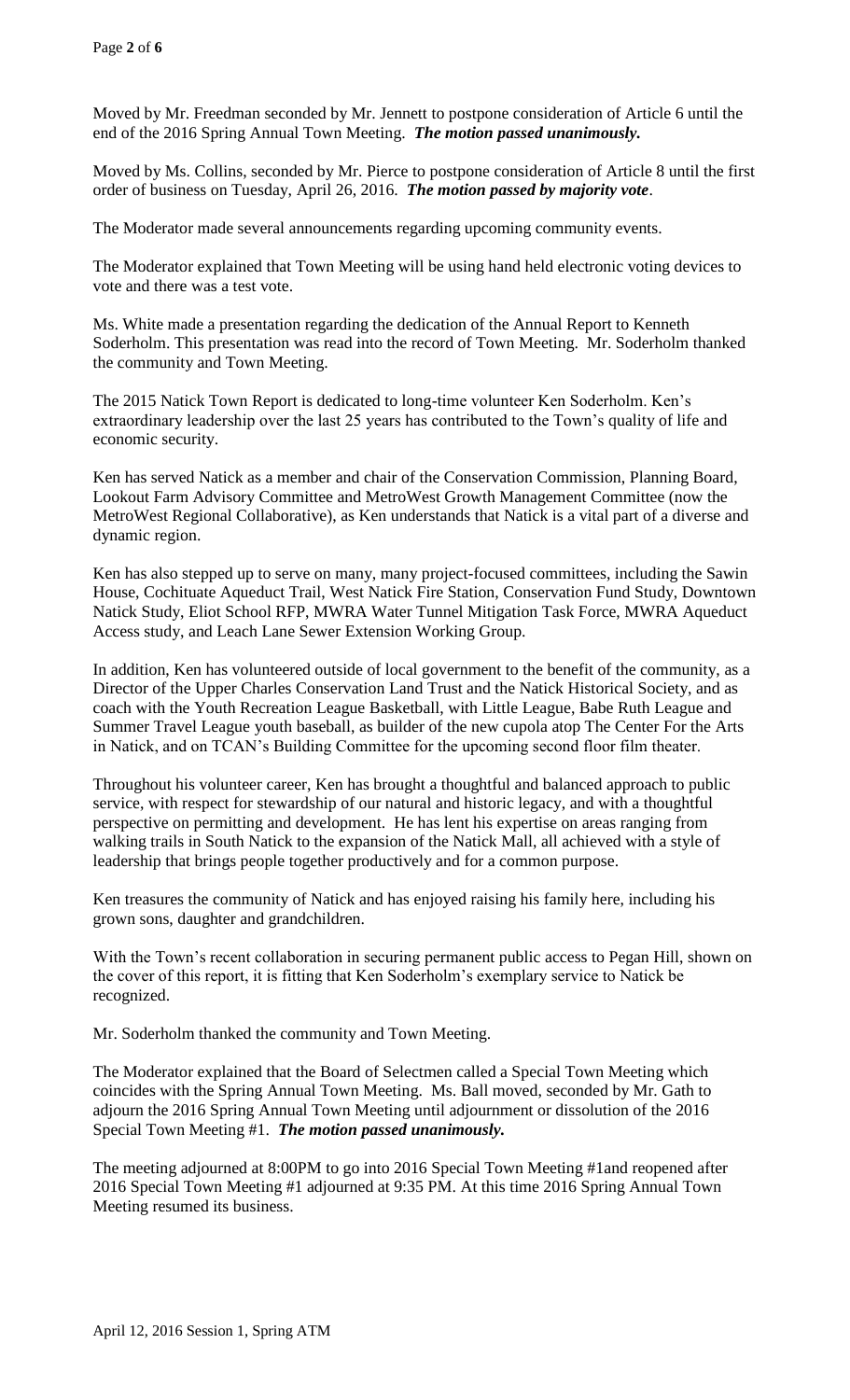#### **ARTICLE 1: Authorize Board of Selectmen to Acquire, Obtain, Abandon or Relocate Easements (Board of Selectmen)**

To see if the Town will vote to authorize the Board of Selectmen, during Fiscal Year 2017, to acquire on behalf of the Town any and all easements for any of the following purposes: roads, sidewalks, vehicular and/or pedestrian access or passage, drainage and utilities, provided however that such authorization pertains only to easements acquired at no cost to the Town; and, further, to authorize the Board of Selectmen during Fiscal Year 2017 to abandon or relocate easements acquired for any of the foregoing purposes; or otherwise act thereon.

#### **FINANCE COMMITTEE RECOMMENDATION**

By a vote of 11 - 0 - 0 on February 23, 2016, the Finance Committee recommends *Favorable Action* with regard to the subject matter of Article 1 as presented in the voted recommended motion below.

## **MOTION (Requires majority vote)**

Moved by Mr. Evans seconded by Mr. Griesmer that the Town vote to authorize the Board of Selectmen, during Fiscal Year 2017, to acquire on behalf of the Town any and all easements for any of the following purposes: roads, sidewalks, vehicular and/or pedestrian access or passage, drainage and utilities, provided however that such authorization pertains only to easements acquired at no cost to the Town; and, further, to authorize the Board of Selectmen, subsequent to a public hearing, during Fiscal Year 2017 to abandon or relocate easements acquired for any of the foregoing purposes.

Ms. White spoke to this article. *The main motion under Article 1 passed by majority vote (120-1-1).*

## **ARTICLE 2: Committee Article (Board of Selectmen)**

To see if the Town will vote to receive the reports of town officers, boards, and committees; or otherwise act thereon.

## **FINANCE COMMITTEE RECOMMENDATION**

By a vote of 8 - 0 - 0 on March 17, 2016, the Finance Committee recommends *Favorable*  Action with regard to the subject matter of Article 2 as presented in the voted recommended motion below.

## **MOTION (Requires majority vote)**

Moved by Mr. Evans seconded by Mr. Griesmer to take no action on this article.

## *The main motion to take no action on Article 2 passed by majority vote.*

## **ARTICLE 3: Structured Tax Agreement (Town Administrator)**

To see if the Town, pursuant to the provisions of Chapter 59, Section 38H of the Massachusetts General Laws, or other applicable law, will vote to authorize the Board of Selectmen to enter into an agreement with Highland Street Natick Solar LLC or its affiliate or assignee for payment in lieu of real and personal property taxes with respect to solar photovoltaic electric-generating facilities on land owned by the Walnut Hill Prep School at 12 Highland Street, Natick MA (Town of Natick Assessors' Map 36, Lot 236A) and, further, to authorize the Board of Selectmen, the Town Administrator, and the Board of Selectmen's designee(s) to take any action necessary to accomplish the purposes of this article; or otherwise act thereon.

## **FINANCE COMMITTEE RECOMMENDATION**

By a vote of 11 - 0 - 0 on February 23, 2016, the Finance Committee recommends *Favorable Action* with regard to the subject matter of Article 3 as presented in the voted recommended motion below.

## **MOTION (Requires majority vote)**

Moved by Mr. Evans, seconded by Mr. Griesmer that the Town, pursuant to the provisions of Chapter 59, Section 38H of the Massachusetts General Laws, or other applicable law, vote to authorize the Board of Selectmen to enter into an agreement with Highland Street Natick Solar LLC or its affiliate or assignee for payment in lieu of real and personal property taxes with respect to solar photovoltaic electric-generating facilities on land owned by the Walnut Hill Prep School at 12 Highland Street, Natick MA (Town of Natick Assessors' Map 36, Lot 236A) and, further, to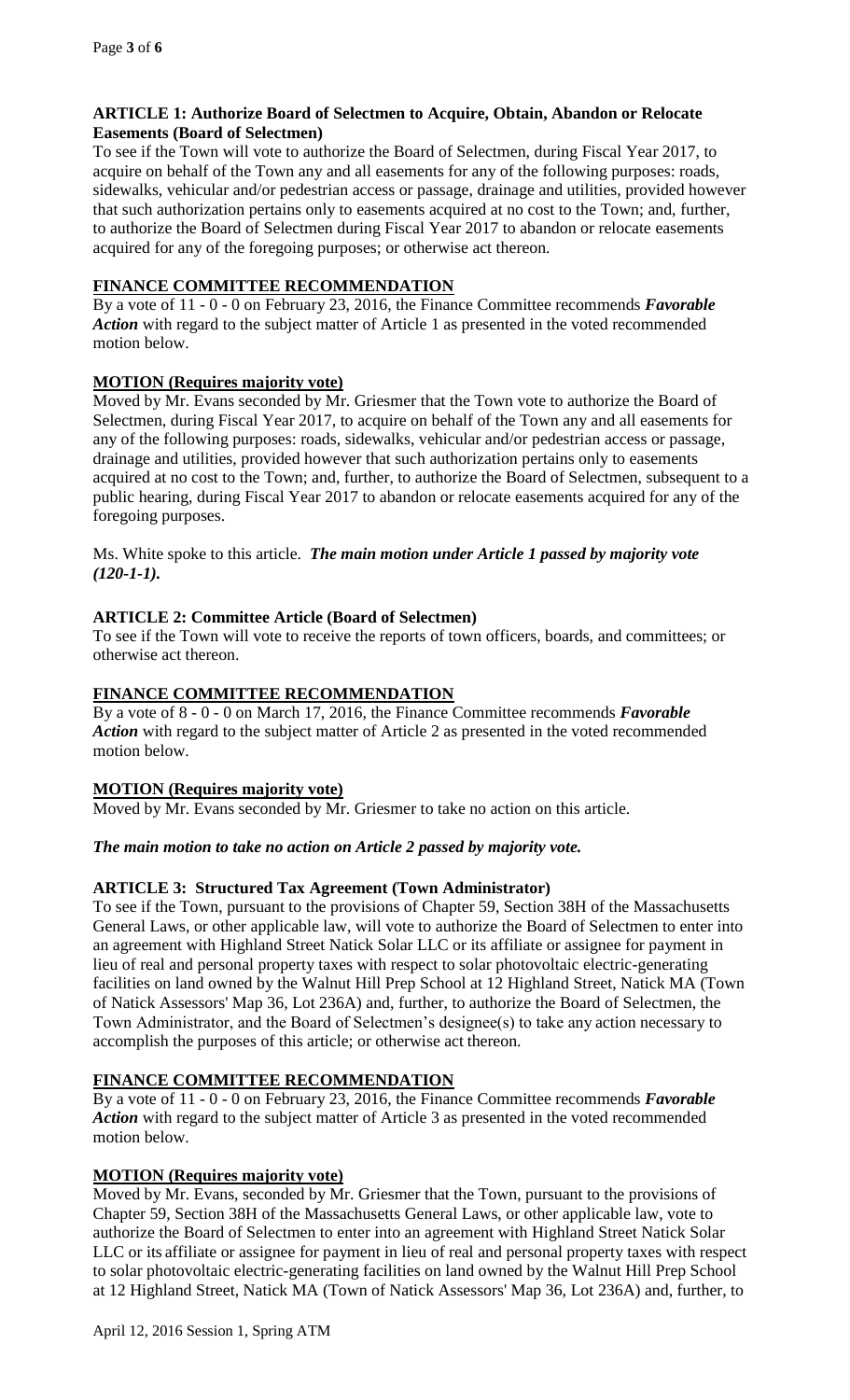authorize the Board of Selectmen, the Town Administrator, and the Board of Selectmen's designee(s) to take any action necessary to accomplish the purposes of this article.

Ms. White spoke to this article. *The main motion under Article 3 passed by majority Vote (122-4-1).*

## **ARTICLE 4: Elected Officials Salary (Town Administrator)**

To see if the Town will vote to fix the salary and compensation of all elected officers of the Town of Natick for Fiscal Year 2017 (July 1, 2016 through June 30, 2017) as provided by Section 108 of Chapter 41 of the General Laws, as amended; or otherwise act thereon.

#### **FINANCE COMMITTEE RECOMMENDATION**

By a vote of 9 - 0 - 0 on March 23, 2016, the Finance Committee recommends *Favorable Action,* with regard to the subject matter of Article 4 as presented in the voted recommended motion below.

#### **MOTION (Requires majority vote)**

Moved by Mr. Evans, seconded by Ms. Collins that the Town vote to fix the salary and compensation of the following elected officer of the Town for the Fiscal Year July 1, 2017 through June 30, 2017, as provided by Section 108 of Chapter 41 of the Massachusetts General Laws: Town Clerk: \$90,000.

Ms. White spoke to this article. Discussion ensued on this article. *The main motion under Article 4 passed by majority vote (99-10-11).*

## **ARTICLE 5: Personnel Board Classification and Pay Plan (Town Administrator)**

To see if the Town, pursuant to the authority contained in Section 108A of Chapter 41 of the General Laws, will vote to amend the by-laws by adding to Article 24, Section 3, a new paragraph deleting certain position titles, adding new position titles and effecting changes in the salary ranges as presently established; or otherwise act thereon.

## **FINANCE COMMITTEE RECOMMENDATION**

By a vote of 8 - 0 - 0 on March 17, 2016, the Finance Committee recommends *Favorable Action* with regard to the subject matter of Article 5 as presented in the voted recommended motion below.

#### **MOTION (Requires majority vote)**

Moved by Mr. Evans seconded by Mr. Griesmer that the town vote to amend the By Laws by changing in its entirety the table entitled Classification and Pay Plan that is incorporated by reference into Article 24, Section 3, Paragraph 3.10 with the new Classification and Pay Plan as follows: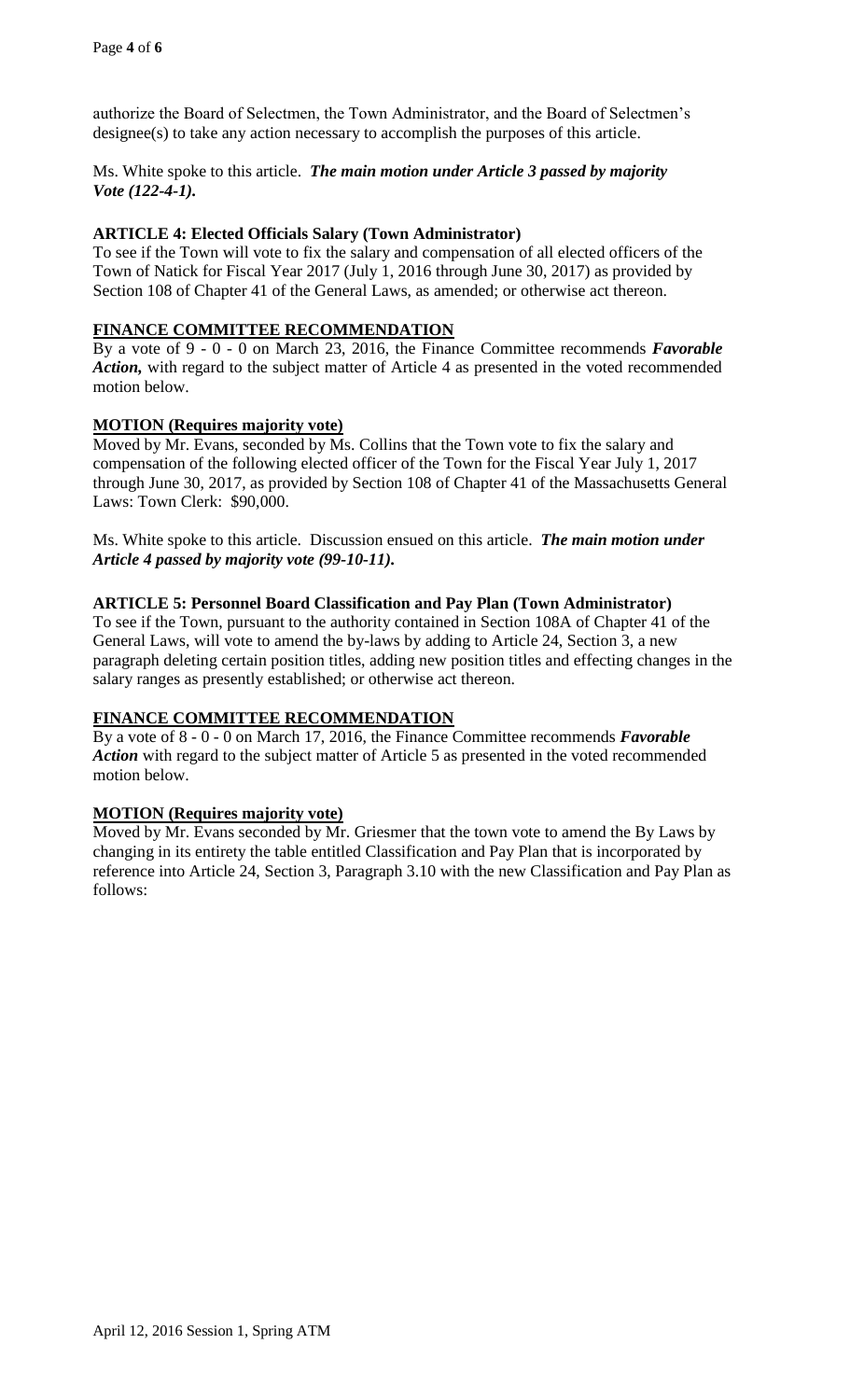| <b>Town of Natick</b>                            |                                      |            |            |                                      |                                             |                                                        |    |            |  |
|--------------------------------------------------|--------------------------------------|------------|------------|--------------------------------------|---------------------------------------------|--------------------------------------------------------|----|------------|--|
| Classification and Pay Plan                      |                                      |            |            |                                      |                                             |                                                        |    |            |  |
| Fiscal Year 2017                                 |                                      |            |            |                                      |                                             |                                                        |    |            |  |
| Effective July 1, 2016                           |                                      |            |            |                                      |                                             |                                                        |    |            |  |
| Grade                                            |                                      | Minimum    |            | Point 1                              |                                             | Point 2                                                |    | Maximum    |  |
| 6                                                | \$                                   | 100,000.00 | \$         | 115,000.00                           | $\boldsymbol{\mathsf{S}}$                   | 128,000.00                                             | \$ | 145,000.00 |  |
| 5                                                | \$                                   | 85,000.00  | \$         | 98,333.33                            | $\sqrt[6]{3}$                               | 111,666.67                                             | \$ | 125,000.00 |  |
| 4                                                | \$                                   | 70,000.00  | \$         | 81,666.67                            | $\boldsymbol{\mathsf{S}}$                   | 93,333.33                                              | \$ | 105,000.00 |  |
| 3                                                | \$                                   | 55,000.00  | $\sqrt{2}$ | 63,333.33                            | $\sqrt[6]{\frac{1}{2}}$                     | 71,666.67                                              | \$ | 80,000.00  |  |
| $\overline{2}$                                   | \$                                   | 47,000.00  | $\sqrt{2}$ | 55,000.00                            | $\boldsymbol{\mathsf{S}}$                   | 62,500.00                                              | \$ | 70,000.00  |  |
| 1                                                | \$                                   | 32,000.00  | \$         | 40,500.00                            | $\boldsymbol{\mathsf{S}}$                   | 49,000.00                                              | \$ | 57,500.00  |  |
|                                                  |                                      |            |            |                                      |                                             |                                                        |    |            |  |
| <b>GRADE 6</b>                                   |                                      |            |            |                                      |                                             | <b>GRADE 3 Continued</b>                               |    |            |  |
| <b>Chief of Police</b>                           |                                      |            |            |                                      | Information Systems Data Base Administrator |                                                        |    |            |  |
| Deputy Town Administrator/Director of Finance    |                                      |            |            |                                      | Information Systems Network Administrator   |                                                        |    |            |  |
|                                                  | Deputy Town Administrator/Operations |            |            |                                      | Local Building Inspector (certified)        |                                                        |    |            |  |
| Fire Chief                                       |                                      |            |            |                                      | Planner/Conservation Agent                  |                                                        |    |            |  |
|                                                  |                                      |            |            |                                      | <b>Procurement Manager</b>                  |                                                        |    |            |  |
| <b>GRADE 5</b>                                   |                                      |            |            |                                      |                                             | <b>Public Health Nurse</b>                             |    |            |  |
| Comptroller                                      |                                      |            |            |                                      | Regulatory Compliance Coordinator           |                                                        |    |            |  |
| Deputy Chief of Police                           |                                      |            |            |                                      | Senior Environmental Health Specialist      |                                                        |    |            |  |
| Director of Community & Economic Development     |                                      |            |            |                                      |                                             | Senior Planner                                         |    |            |  |
| Director of Community Services                   |                                      |            |            |                                      |                                             | <b>Staff Accountant</b>                                |    |            |  |
| Director of Facilities Management                |                                      |            |            |                                      |                                             | Sustainability Coordinator                             |    |            |  |
| Director of Human Resources                      |                                      |            |            |                                      |                                             | Veterans Agent                                         |    |            |  |
| Director of Information Technology               |                                      |            |            |                                      |                                             |                                                        |    |            |  |
| Director of Public Works                         |                                      |            |            |                                      | <b>GRADE 2</b>                              |                                                        |    |            |  |
|                                                  |                                      |            |            |                                      |                                             | Assistant Assessor (non-certified)                     |    |            |  |
| <b>GRADE 4</b>                                   |                                      |            |            |                                      | Assistant Director, Bacon Free Library      |                                                        |    |            |  |
| <b>Assistant Comptroller</b>                     |                                      |            |            |                                      | <b>Assistant Farm Director</b>              |                                                        |    |            |  |
| <b>Building Commissioner</b>                     |                                      |            |            |                                      | <b>Clinical Social Worker</b>               |                                                        |    |            |  |
| Director of Assessing                            |                                      |            |            | Data Analyst                         |                                             |                                                        |    |            |  |
| Director of Council on Aging                     |                                      |            |            |                                      | <b>Executive Assistant</b>                  |                                                        |    |            |  |
| Director of Public Health                        |                                      |            |            | <b>Facility Custodial Supervisor</b> |                                             |                                                        |    |            |  |
| Director of Recreation & Parks                   |                                      |            |            |                                      | Golf Course Superintendent                  |                                                        |    |            |  |
| Morse Library Director                           |                                      |            |            |                                      | Human Resources Coordinator                 |                                                        |    |            |  |
| Treasurer/Collector                              |                                      |            |            |                                      |                                             | Office Administrator, Farm                             |    |            |  |
|                                                  |                                      |            |            |                                      |                                             | Payroll Manager                                        |    |            |  |
| <b>GRADE 3</b>                                   |                                      |            |            |                                      | Sanitarian                                  |                                                        |    |            |  |
| Assistant Assessor (certified)                   |                                      |            |            |                                      |                                             | Senior Executive Assistant                             |    |            |  |
| Assistant Director Council on Aging              |                                      |            |            |                                      |                                             | Social Worker                                          |    |            |  |
| <b>Assistant Director Recreation &amp; Parks</b> |                                      |            |            |                                      |                                             | Social Worker Coordinator                              |    |            |  |
| Assistant Library Director, Morse Library        |                                      |            |            |                                      |                                             | Special Assistant to Director of Community Services    |    |            |  |
| <b>Assistant Treasurer/Collector</b>             |                                      |            |            |                                      |                                             | Special Assistant to Director of Facilities Management |    |            |  |
| Bacon Free Library Director                      |                                      |            |            |                                      | Special Assistant to Director of Finance    |                                                        |    |            |  |
| <b>Benefits Manager</b>                          |                                      |            |            |                                      |                                             | Special Needs Coordinator                              |    |            |  |
| Communications/Information Officer               |                                      |            |            |                                      |                                             |                                                        |    |            |  |
| Director of Recreation Programs/Special Events   |                                      |            |            |                                      |                                             | <b>GRADE 1</b>                                         |    |            |  |
| Environmental Health Agent                       |                                      |            |            |                                      |                                             | <b>Animal Control Officer</b>                          |    |            |  |
| <b>Executive Farm Director</b>                   |                                      |            |            |                                      |                                             | <b>Golf Professional</b>                               |    |            |  |
| <b>Facility Maintenance Manager</b>              |                                      |            |            |                                      |                                             | <b>Outreach Coordinator</b>                            |    |            |  |
| Golf Course Manager                              |                                      |            |            |                                      |                                             | <b>Student Officer</b>                                 |    |            |  |
| Housing/General Planner                          |                                      |            |            |                                      |                                             |                                                        |    |            |  |
|                                                  |                                      |            |            |                                      |                                             | 3/23/2016                                              |    |            |  |